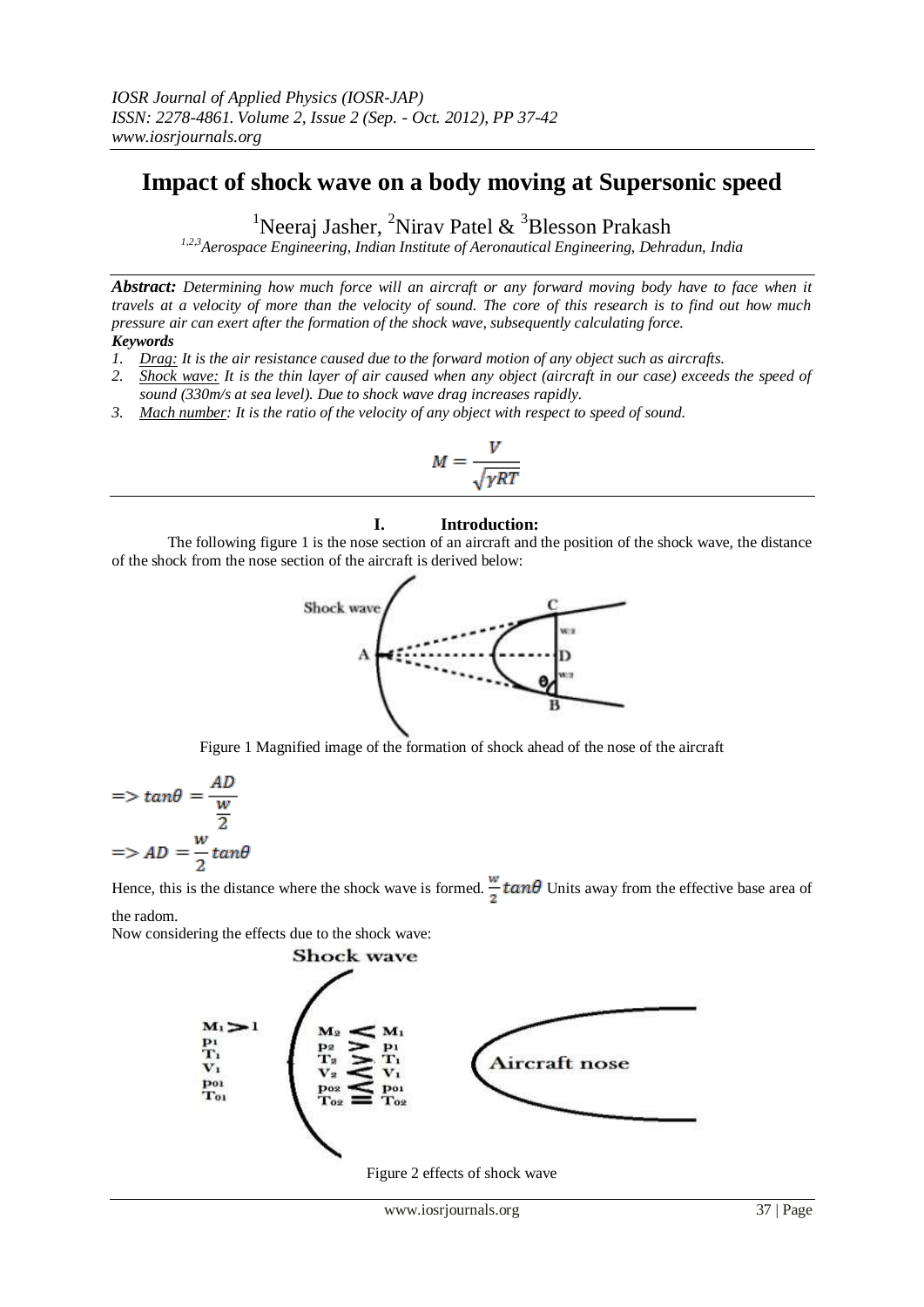First let's consider the isentropic flow relation after the shock wave:

$$
= C_p T_2 + \frac{V_2^2}{2} = C_p T_{12}
$$
  
\n
$$
= 1 + \frac{V_2^2}{2C_p T_2} = \frac{T_{12}}{T_2}
$$
  
\nand since  $C_p = \frac{\gamma R}{(\gamma - 1)}$   
\n
$$
= 1 + \frac{V_2^2}{2\gamma RT_2} (\gamma - 1)
$$
  
\n
$$
= 1 + \frac{V_2^2}{2\gamma RT_2} (\gamma - 1)
$$
  
\nsince,  $\left[\frac{T_{12}}{T_2}\right]^{\frac{\gamma}{\gamma - 1}} = \frac{P_{12}}{P_2}$   
\n
$$
= 1 + \frac{(\gamma - 1)}{P_2} M_2^2
$$
  
\n
$$
= 1 + \frac{(\gamma - 1)}{P_2} M_2^2
$$

Now let's derive one more equation from Momentum equation:<br> $P_+ + \rho V_+^2 = P_0 + \rho V_+^2$ 

$$
P_1 + \rho V_1^2 = P_2 + \rho V_2^2
$$
  
\n
$$
P_1 \left( 1 + \frac{\rho_1}{P_1} V_1^2 \right) = P_2 \left( 1 + \frac{\rho_2}{P_2} V_2^2 \right)
$$
  
\n
$$
P_1 \left( 1 + \frac{1}{RT} V_1^2 \right) = P_2 \left( 1 + \frac{1}{RT} V_2^2 \right)
$$
  
\n
$$
P_1 \left( 1 + \frac{\gamma}{\gamma RT_1} V_1^2 \right) = P_2 \left( 1 + \frac{\gamma}{\gamma RT_2} V_2^2 \right)
$$
  
\n
$$
P_1 \left( 1 + \frac{\gamma}{a_1^2} V_1^2 \right) = P_2 \left( 1 + \frac{\gamma}{a_2^2} V_2^2 \right)
$$

Where 'a' is the speed of sound  $a = \sqrt{\gamma RT}$ <br> $B(1 + \gamma M^2) = B(1 + \gamma M^2)$ 

$$
P_1(1 + \gamma M_1^2) = P_2(1 + \gamma M_2^2)
$$
  
And hence, we get the following result:

$$
=> \frac{P_2}{P_1} = \frac{1 + \gamma M_1^2}{1 + \gamma M_2^2} \dots \dots (2)
$$

Now here let's solve for  $M_2^2$ . By the definition of critical Mach number:

$$
M^{*2} = \frac{(\gamma + 1)M^2}{2 + M^2(\gamma - 1)}
$$
  
\n
$$
M_1^{*2} = \frac{(\gamma + 1)M_1^2}{2 + (\gamma - 1)M_1^2}
$$
  
\n
$$
M_2^{*2} = \frac{(\gamma + 1)M_2^2}{2 + (\gamma - 1)M_2^2}
$$

$$
M_2^{*2}M_1^{*2} = 1
$$
  
\n
$$
\frac{(\gamma + 1)M_2^2}{2 + (\gamma - 1)M_2^2} X \frac{(\gamma + 1)M_1^2}{2 + (\gamma - 1)M_1^2} = 1
$$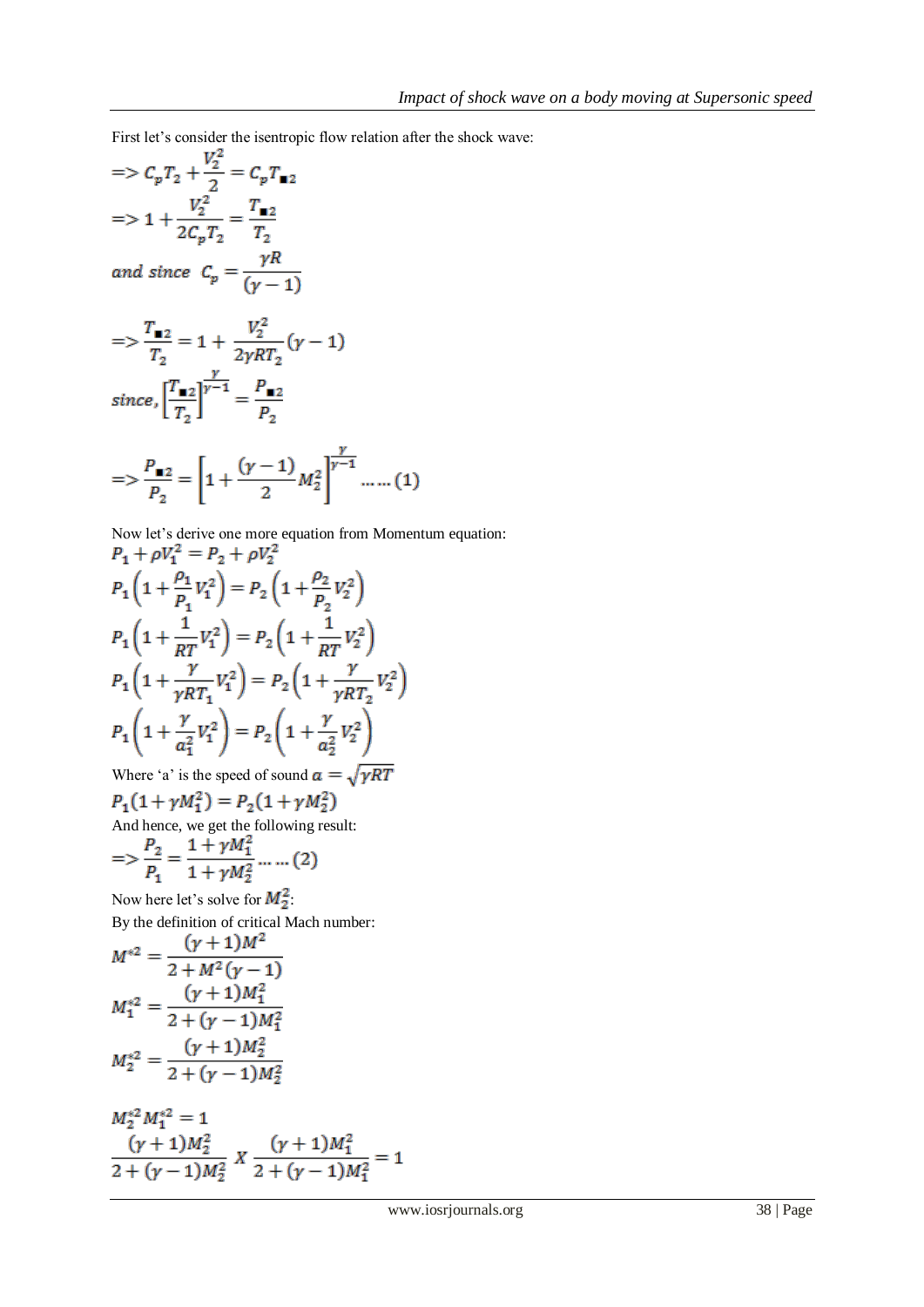$$
(y + 1)^2 M_1^2 M_2^2 = 4 + (2y - 2)M_2^2 + (2y - 2)M_1^2 + (y - 1)^2 M_1^2 M_2^2
$$
  
\n
$$
2y M_1^2 M_2^2 = 2 + (y - 1)M_2^2 + (y - 1)M_1^2
$$
  
\n
$$
2y M_1^2 M_2^2 - (y - 1)M_2^2 = 2 + (y - 1)M_1^2
$$
  
\n
$$
M_2^2 = \frac{2 + (y - 1)M_1^2}{2y M_1^2 - (y - 1)} = \frac{1 + \frac{(y - 1)}{2}M_1^2}{y M_1^2 - \frac{(y - 1)}{2}} \dots (3)
$$
  
\nNow applying equation 3 in equation 2, we get:  
\n
$$
\frac{P_2}{P_1} = \frac{1 + yM_1^2}{y M_1^2 - \frac{(y - 1)}{2}} = \frac{(1 + yM_1^2)(yM_1^2 - \frac{(y - 1)}{2})}{y M_1^2 - \frac{(y - 1)}{2}} = \frac{1 + yM_1^2}{y M_1^2 - \frac{(y - 1)}{2}} = \frac{1 + yM_1^2(1)}{y M_1^2 - \frac{(y - 1)}{2}} = \frac{1 + yM_1^2(1)}{y M_1^2 - \frac{(y - 1)}{2}} = \frac{1 + yM_1^2(1)}{y M_1^2 - \frac{(y - 1)}{2}} = \frac{1}{P_1} = \frac{(1 + yM_1^2)(yM_1^2 - \frac{(y - 1)}{2})}{(1 + yM_1^2)\frac{(y + 1)}{2}}
$$
  
\n
$$
\frac{P_2}{P_1} = \frac{2}{(y + 1)} \left( yM_1^2 - \frac{(y - 1)}{2} \right) \dots \dots (4)
$$
  
\nNow applying equation 1 and 4 in:  
\n
$$
\frac{P_1}{P_1} = \frac{P_1}{P_2} \times \frac{P_2}{P_1}
$$
  
\n
$$
\frac{P_1}{P_1} = \left[ 1 + \frac{(y - 1)}{2} M_2^2 \right] \frac{y}{y - 1} \times \left[ \
$$

$$
\frac{P_{\blacksquare 2}}{P_1} = \left[ 1 + \frac{1}{5} \left( \frac{2 + \frac{2}{5} M_1^2}{\frac{14}{5} M_1^2 - \frac{2}{5}} \right) \right]^{\frac{1}{2}} * \left[ \frac{\frac{14 M_1^2}{5} - \frac{2}{5}}{\frac{12}{5}} \right]
$$
\n
$$
\frac{P_{\blacksquare 2}}{P_1} = \left[ 1 + \frac{1}{5} \left( \frac{\frac{5 + M_1^2}{5}}{\frac{7 M_1^2 - 1}{5}} \right) \right]^{\frac{7}{2}} * \left[ \frac{7 M_1^2 - 1}{6} \right]
$$
\n
$$
\frac{P_{\blacksquare 2}}{P_1} = \left[ 1 + \frac{1}{5} \left( \frac{5 + M_1^2}{7 M_1^2 - 1} \right) \right]^{\frac{7}{2}} * \left[ \frac{7 M_1^2 - 1}{6} \right]
$$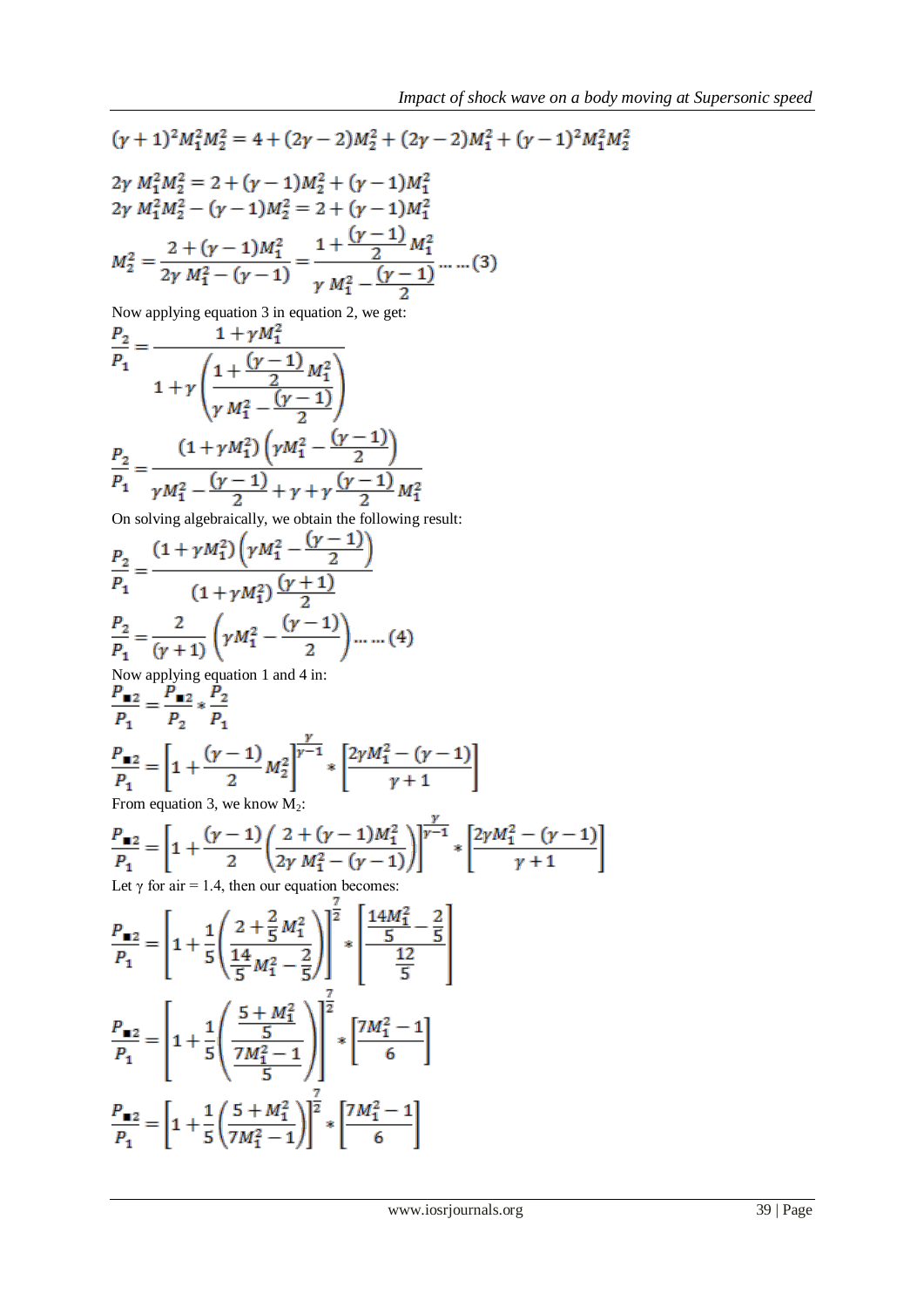$$
\frac{P_{\blacksquare 2}}{P_1} = \frac{(35M_1^2 - 5 + 5 + M_1^2)^{\frac{7}{2}}}{5^{\frac{7}{2}}(7M_1^2 - 1)^{\frac{7}{2}}} * \left[\frac{7M_1^2 - 1}{6}\right]
$$
\n
$$
\frac{P_{\blacksquare 2}}{P_1} = \left(\frac{36M_1^2}{5}\right)^{\frac{7}{2}} * \frac{1}{(7M_1^2 - 1)^{\frac{5}{2}}} * \frac{1}{6}
$$
\n
$$
\frac{P_{\blacksquare 2}}{P_1} = \frac{\left(\frac{6M_1^2}{5}\right)^{\frac{7}{2}}}{\left(\frac{7M_1^2 - 1}{6}\right)^{\frac{5}{2}}}
$$

Now we can easily know the value of P<sub>1</sub>, as it is the free stream static pressure behind the shock wave. For a given altitude,  $P_1$  can be known by the International Standard Atmosphere Chart. Hence.

Then, 
$$
P_{\blacksquare 2} = P_1 \frac{\left(\frac{6M_1^2}{5}\right)^{\frac{7}{2}}}{\left(\frac{7M_1^2 - 1}{6}\right)^{\frac{5}{2}} \cdots \cdots e_q(5)}
$$

Now we know from equation 1:

$$
\frac{P_{\blacksquare 2}}{P_2} = \left[1 + \frac{(\gamma - 1)}{2} M_2^2\right]^{\frac{1}{\gamma - 1}}
$$

Applying equation 1 and substituting the value of  $P_{\square 2}$  and M<sub>2</sub>, we get:

$$
P_1 \frac{\left(\frac{6M_1^2}{5}\right)^{\frac{5}{2}}}{\left(\frac{7M_1^2 - 1}{6}\right)^{\frac{5}{2}}} * \frac{1}{P_2} = \left[1 + \frac{(\gamma - 1)}{2} * \frac{2 + (\gamma - 1)M_1^2}{2\gamma M_1^2 - (\gamma - 1)}\right]^{\frac{\gamma}{\gamma - 1}}
$$

Applying the value of  $\gamma$  that is 1.4 for air:

$$
P_{1} \frac{\left(\frac{6M_{1}^{2}}{5}\right)^{\frac{7}{2}}}{\left(\frac{7M_{1}^{2}-1}{6}\right)^{\frac{5}{2}}} * \frac{1}{P_{2}} = \left[1 + \frac{1}{5}\left(\frac{1 + \frac{1}{5}M_{1}^{2}}{\frac{7}{5}M_{1}^{2} - \frac{1}{5}}\right)\right]^{\frac{7}{2}}
$$
\n
$$
P_{1} \frac{\left(\frac{6M_{1}^{2}}{5}\right)^{\frac{7}{2}}}{\left(\frac{7M_{1}^{2}-1}{6}\right)^{\frac{5}{2}}} = P_{2} \left[1 + \frac{1}{5}\left(\frac{5 + M_{1}^{2}}{7M_{1}^{2} - 1}\right)\right]^{\frac{7}{2}}
$$
\n
$$
P_{1} \frac{\left(\frac{6M_{1}^{2}}{5}\right)^{\frac{7}{2}}}{\left(\frac{7M_{1}^{2}-1}{6}\right)^{\frac{5}{2}}} = P_{2} \left[\frac{36M_{1}^{2}}{35M_{1}^{2} - 5}\right]^{\frac{7}{2}}
$$
\n
$$
\left(\frac{7M_{1}^{2}-1}{6}\right)^{\frac{5}{2}} = P_{2} \left[\frac{36M_{1}^{2}}{35M_{1}^{2} - 5}\right]^{\frac{7}{2}}
$$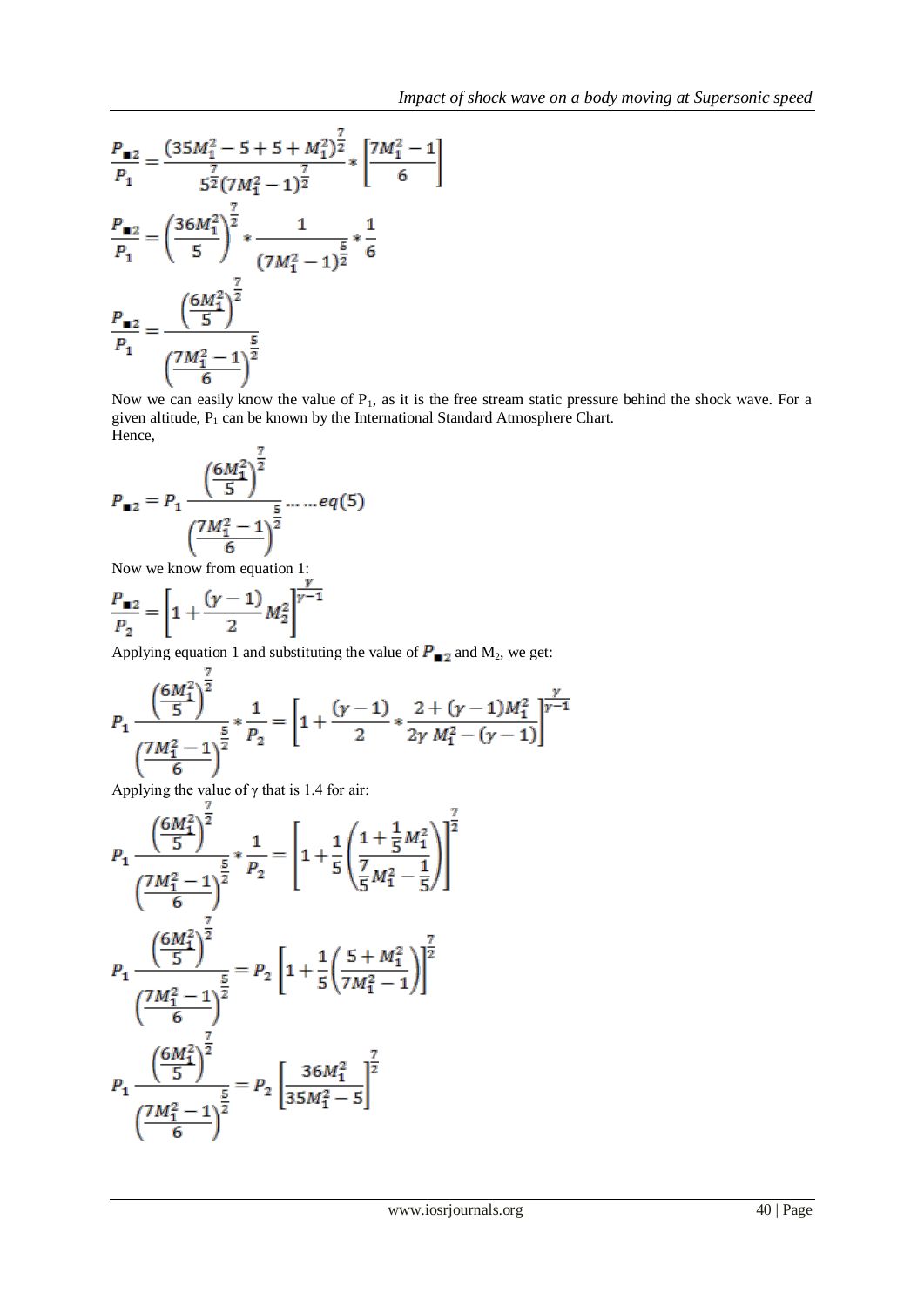$$
P_2 = P_1 \frac{\left(\frac{6M_1^2}{5}\right)^{\frac{7}{2}}}{\left(\frac{7M_1^2 - 1}{6}\right)^{\frac{5}{2}}} * \left[\frac{35M_1^2 - 5}{36M_1^2}\right]^{\frac{7}{2}}
$$

Hence  $P_2$  is the pressure applied after the shock wave. Now assuming the area of the nose section of the aircraft to be conical, its area would be  $\pi r$ l (where r is the radius and l is the slant height)



Figure 3 Nose section of the aircraft

The approximate area of this nose section would be:

 $A = \pi r l$ 

And we know:  
\n
$$
F = P_2 A
$$
\n
$$
F = P_1 \frac{\left(\frac{6M_1^2}{5}\right)^{\frac{7}{2}}}{\left(\frac{7M_1^2 - 1}{6}\right)^{\frac{5}{2}}} * \left[\frac{35M_1^2 - 5}{36M_1^2}\right]^{\frac{7}{2}} * \pi r l
$$

And hence this will be the force exerted after the shock wave on the surface of the nose. And this is the main result of our research, this equation can also be said as **NBN's equation.**

We can also prove the result of this research alternatively, by the famous **Rayleigh's Pitot tube Formula:** Rayleigh's Pitot tube Formula:

$$
\frac{P_{\blacksquare 2}}{P_1} = \left[ \frac{(\gamma - 1)^2 M_1^2}{4\gamma M_1^2 - 2(\gamma - 1)} \right]^{\frac{\gamma}{\gamma - 1}} * \left[ \frac{1 - \gamma + 2\gamma M_1^2}{\gamma + 1} \right]
$$

Now taking  $\gamma = 1.4$  (which is for air), the equation becomes:

$$
\frac{P_{\blacksquare 2}}{P_1} = \left[ \frac{\left(\frac{12}{5}\right)^2 M_1^2}{4\left(\frac{7}{5}\right)M_1^2 - 2\left(\frac{2}{5}\right)} \right]^{\frac{7}{2}} * \left[ \frac{1 - \frac{7}{5} + \frac{14}{5}M_1^2}{\frac{12}{5}} \right]
$$
\n
$$
\frac{P_{\blacksquare 2}}{P_1} = \left[ \frac{\frac{36}{25}M_1^2}{\frac{7M_1^2 - 1}{5}} \right]^{\frac{7}{2}} * \left[ \frac{14M_1^2 - 2}{12} \right]
$$
\n
$$
\frac{P_{\blacksquare 2}}{P_1} = \left[ \frac{36M_1^2}{5\left(7M_1^2 - 1\right)} \right]^{\frac{7}{2}} * \left[ \frac{7M_1^2 - 1}{6} \right]
$$
\n
$$
\frac{P_{\blacksquare 2}}{P_1} = \left[ \frac{36M_1^2}{5} \right]^{\frac{7}{2}} * \frac{1}{(7M_1^2 - 1)^{\frac{5}{2}}} * \frac{1}{6}
$$